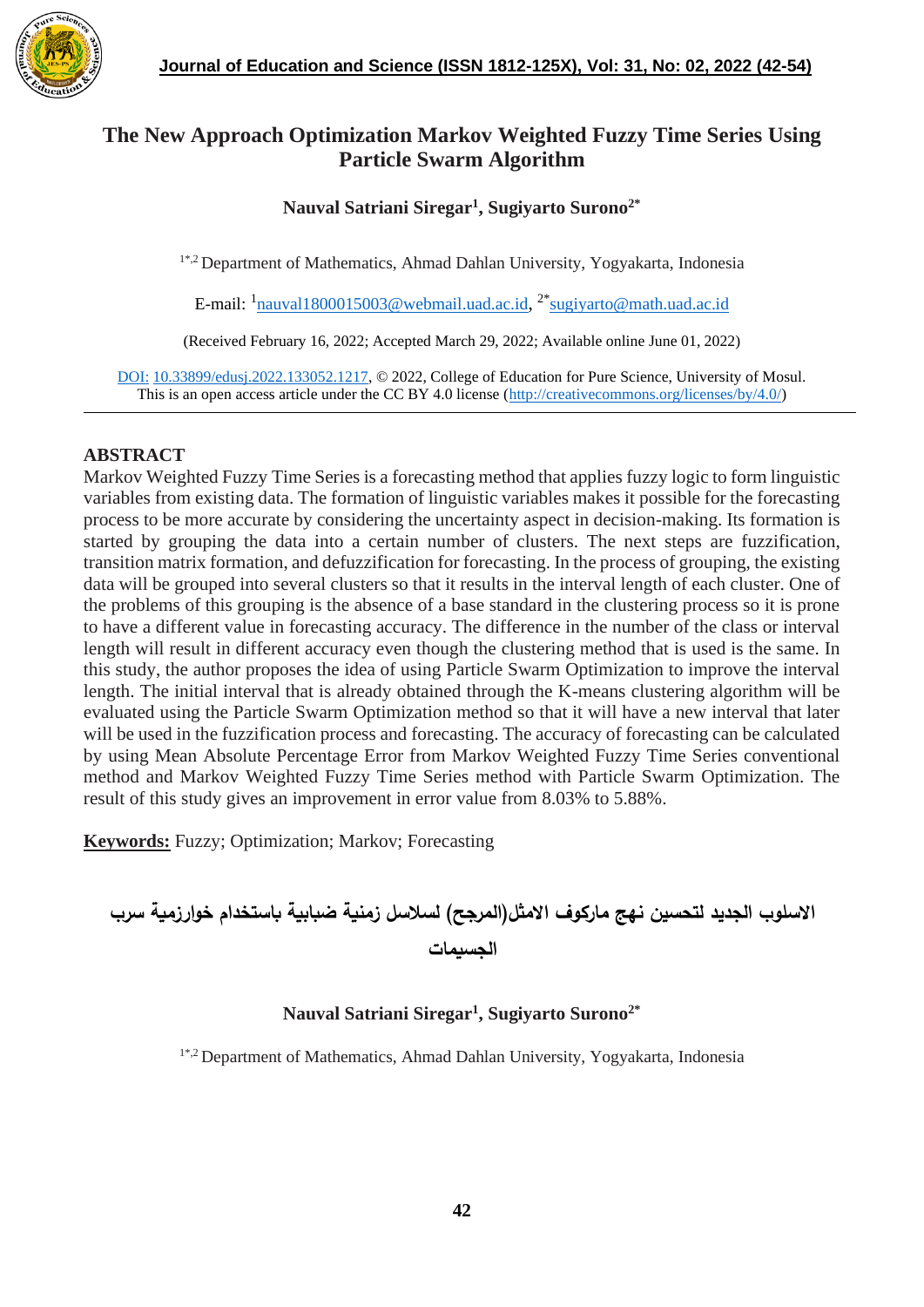#### **الملخص**

سلسلة ماركوف الوزنية الضبابية الزمنية هي طريقة تنبؤ تطبق المنطق الضبابي لتشكيل متغيرات لغوية من البيانات المعتمدة) الموجودة). تكوين المتغيرات اللغوية يجعل عملية التتبؤ اكثر دقة من خلال خاصية عدم اليقيين في عملية صنع القرار. والخطوة االولى هي تشكيل المتغيرات من خالل تجميع البيانات في عدد من المجاميع. والخطوة الثانية هي التشويش وتشكيل مصفوفة االنتقال ثم الغاء التشويش للتنبؤ. يتم تجميع البيانات الموجودة التي في عدة مجموعات بحيث ينتجعنها طول الفاصل الزمني لكل مجموعة ، وتتمثل احدى مشكالت التجميع في عدم وجود معيار اساسي في عملية التجميع. لذا فهو يعطي قيم مختلفة في دقة التنبؤ. سيؤدي الاختلاف في عدد الفئات وطول الفترة الزمنية الى دقة مختلفة بالرغم من ان الطريقة هي نفسها. في هذه الدراسة يقترح الباحث فكرة استخدام خوارزمية سرب الجسيمات (particle swarm operation) لتحسين طول الفاصل الزمني. سيتم تقييم الفاصل الزمني الاول الذي تم الحصول عليه من خوارزمية التجميع (mean-K (باستخدام خوارزمية سرب الجسيمات حيث يكون لها فاصل زمني جديد يتم استخدامها الحقا في عملية التشويش (fuzzification (والتنبؤ. يمكن حساب دقة التنبؤ باستخدام متوسط النسبة المئوية للخطا المطلق من طريقة ماركوف الوزنية الضبابية الزمنية التقليدية وطريقة تحسين سرب الجسيمات . اظهرت نتيجة الدراسة تجسنا في قيمة الخطا من 8.03% الى .5.88%

الكلمات المفتاحية: الضبابية ، الامثلية (المرجح) ، سلاسل ماركوف ، التتبؤ (التوقع)

### **1. Introduction**

Air pollution is currently a concern for the public and the government, especially in big cities which are industrial centers. Air pollution can have a serious impact on human activities, especially on health so it will affect industrial activities. Some of the particles used as reference measurements are PM10 (particles measuring <10 microns), ozone level, Carbon Monoxide, Nitrogen Oxide, and Sulfur Dioxide. Thus, air quality forecasting becomes one of the important topics considering its relationship with human health effects [1][2].

Forecasting is a method to predict the future based on relevant data from the past. This method applies an ordered and direct work step which results in better analysis. By resulting in better analysis, it is expected to have a higher level of belief and certainty over obtained results since the deviation or error can be tested [3]. Forecasting can be divided into two types based on its type of data, qualitative method and quantitative method [4]. The qualitative method is a method that considers expert opinion over the mathematic model. This method is highly subjective, so it often appears less scientific. On the other hand, the quantitative method is a method that consists of raw data that will be processed mathematically to predict the future outcome. Several examples of the quantitative method are the Regression method [5], Econometric method [6], and Time Series method [7].

The time series method is a statistical method that uses past data from a certain period. This method assumes that what happened in the past will occur again in the future. This method is deeply related to a factor of time [8]. The data of the time period varies between days, weeks, months, or years. One of the methods of time series is the Markov Chain method that can predict the future variable value based on present variable value by using a transition matrix [9].

The developed version of the time series method is the Fuzzy Time Series method which applies fuzzy logic to data time series classification. The Fuzzy Time Series method is a method introduced by Song and Chissom in 1993 with the main concept of predicting the problem of a dataset consisting of linguistic data [10]. The upper hand of the Fuzzy Time Series method is the ability of fuzzy logic to predict linguistic data with better precision where the data could not be calculated using the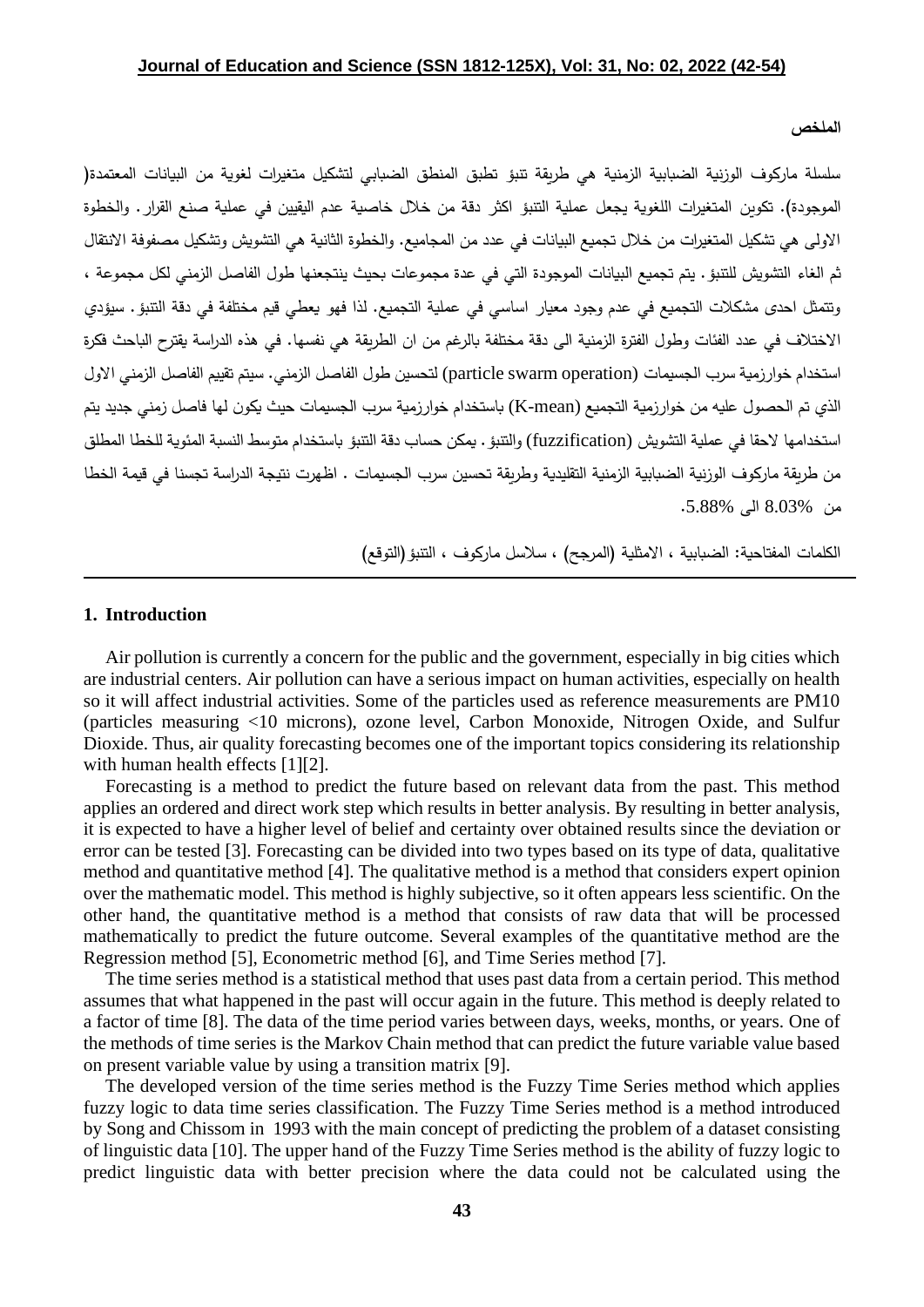conventional time series method. Aside from that, the Fuzzy Time Series method offers an easier calculation process in comparison with neural networks [7].

In the study [2], the authors combine the Markov forecasting method with Weighted Fuzzy Time Series to predict air pollution in Malaysia. The result showed a satisfying result with an error value of 1.06. The sole difference between Markov Chain Fuzzy Time Series method with Markov Weighted Fuzzy Time Series lies in the calculation of forecasting value, in which Markov Chain Fuzzy Time Series uses adjustment value while Markov Weighted Fuzzy Time Series method uses the calculation between defuzzification matrix with matrix weight [2].

The study [2] explains that one of the developments for the following research can use another optimization method like Particle Swarm Optimization, Genetic Algorithms, or Neural Networks. Based on that, the author of this paper uses the Particle Swarm Optimization method as an optimization method in determining the amount of its interval. The author assumes that by using the Particle Swarm Optimization method, we will be able to show optimal value to determine the among of partition interval that is needed so that it can repair both the value of Fuzzy Logical Relationship Group (FLRG) and the forecasting result [11][12]. PSO will work by fixing the interval formed by the clustering method. These improvements will give better MAPE results. The PSO process will take place iteratively until it reaches the stopping criteria so that the error value will decrease.

Section 2 is the method used in this research which is obtained from the literature which is presented sequentially according to the working algorithm. Section 3 is the results and discussion. In this section, a table of the dataset used along with the calculation results is shown. The results of the cluster division, the calculation of the lower and upper bounds, the determination of PSO particles, and the graph of the prediction results are also displayed. Finally, section 4 contains conclusions and future work perspectives.

### **2. Method**

The method that is used in this research is the Markov Weighted Fuzzy Time Series method that will be optimized using the Particle Swarm Optimization method. The further details will be explained as follows :

#### **2.1 K-Means**

Partition method C-means or K-means is a method of clustering that uses the shortest distance of data point into cluster centre. The amount of k cluster can be determined according to the need of the researcher and can be determined using another method like Elbow [13]. The cluster center will overgo an updating process during iteration. The initial value of the cluster centre is decided randomly, but after going through iteration the following formula will be used [14]:

$$
u_k = \frac{1}{n} \sum_{i=0}^{n_i} x_i \tag{1}
$$

with  $u_k$  as cluster center, *n* is the amount of internal data,  $n_i$  is the amount of data in the cluster-*i*, and  $x_i$  is the data in cluster-*i*.

## **2.2 Fuzzy Sets**

If X is a group of objects symbolized as  $x$ , the fuzzy set U in X is expressed as ordered pair set  $U = \{(x, \mu_U(x) | x \in X\}$  (2) where  $\mu_U(x)$  is the membership function *x* in fuzzy set *U* that is located between interval of [0,1].

### **2.3 Membership Function**

Functions that can be used in representing fuzzy sets are sigmoid, gaussian, and pi. Informing membership function there are several types, this study uses triangular graph membership function because triangular function resulted in a more optimal system compared to the other types [15]:

$$
\mu(x) = \begin{cases}\n\frac{(x-a)}{(b-a)} & a \le x \le b \\
\frac{(c-x)}{(c-b)} & b \le x \le c \\
0 & \text{other}\n\end{cases}
$$
\n(3)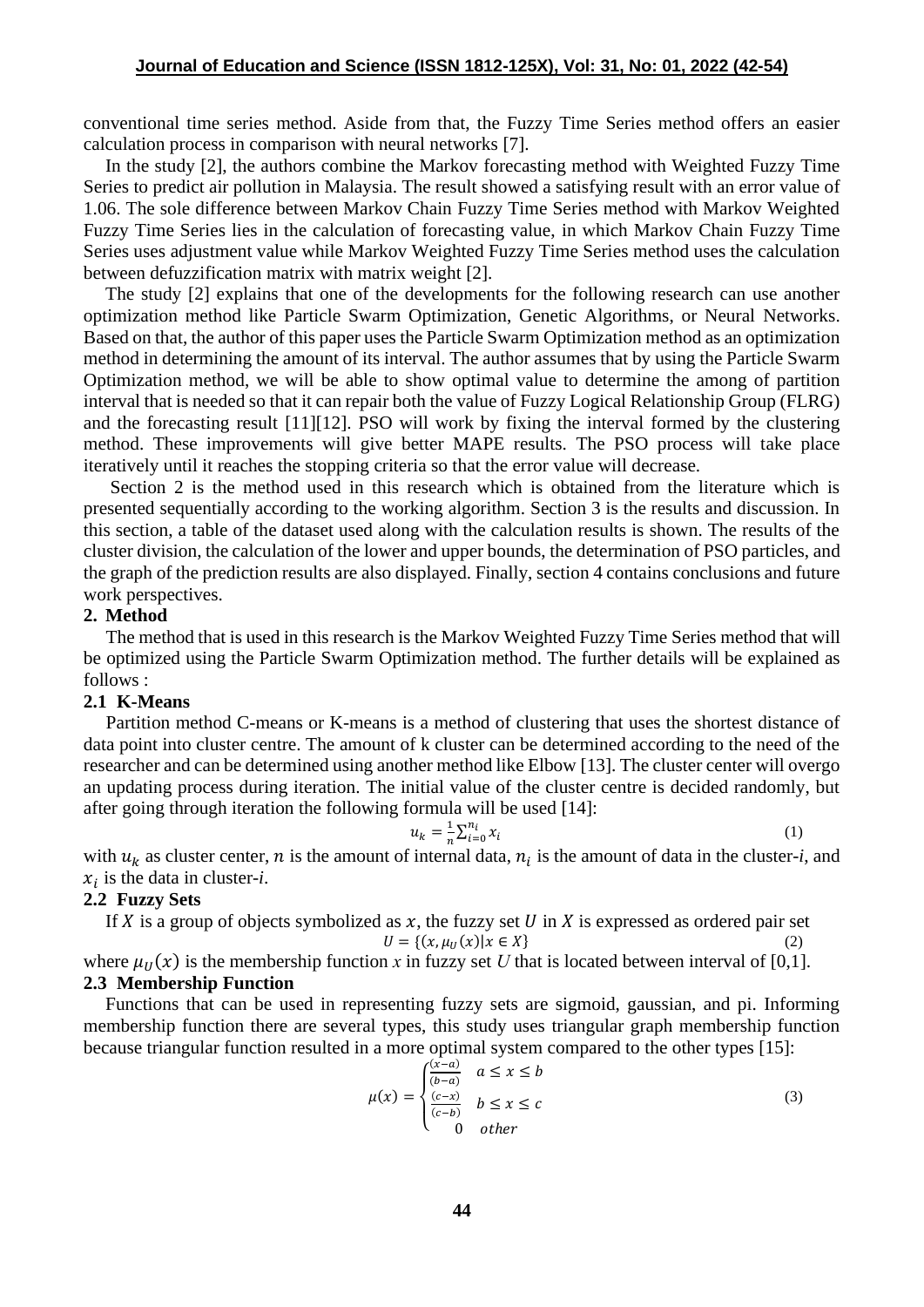### **2.4 Fuzzy Time Series**

Fuzzy Time Series is a method of data forecasting that applies fuzzy principles as its basis. Fuzzy time series is often used in solving forecasting problems where the past data is linguistic values. The basic steps to design a model of fuzzy series are defining the universe of discourse  $U$ , dividing  $U$  into several intervals, fuzzification, defining the fuzzy logic relationship, determining the prediction value, and defuzzification [2][16].

Assuming U is a universe of discourse so that  $U = \{u_1, u_2, ..., u_n\}$  where  $u_1 = 1, 2, 3, ..., n$  is the linguistic value that might be from U. Then, fuzzy set of linguistic variable  $A_i$  from U can be defined as:

$$
A_{i} = \left\{ \frac{f_{A_{i}}(u_{1})}{u_{1}} + \frac{f_{A_{i}}(u_{2})}{u_{2}} + \dots + \frac{f_{A_{i}}(u_{n})}{u_{n}} \right\}
$$
(4)

Generally, the steps of Fuzzy Time Series include: (1) determining universe of discourse from past data, (2) defining fuzzy set  $A_i$  and fuzzification, (3) determining Fuzzy Logical Relationship, (4) classifying Fuzzy Logical Relationship so that Fuzzy Logical Relationship Group is formed, (5) calculating the forecasting value.

Fuzzification formation is done by calculating the Lower Bound and Upper Bound of the formed partition. Partition formation is done by sortation process ascendingly, then determining the value of cluster center using equation (5) and calculating the value of lower and Upper Bound [17].  $d_j$  is a data set in the same cluster and  $r$  is the total number of data in the same cluster.

$$
cluster center_m = \frac{\sum_{j=1}^{r} d_j}{r}
$$
\n
$$
cluster center_m + cluster center_m + r
$$
\n(5)

$$
cluster \text{ }ubound_m = \frac{cluster \text{ } center_m + cluster \text{ } center_{m+1}}{2} \tag{6}
$$

$$
cluster\,lbound_{m+1} = cluster\,ubound_m\tag{7}
$$

Since the values of the prior first cluster and the terminal value after the last cluster are unknown, the calculation of Lower Bound from cluster lbound<sub>1</sub> for the first cluster and the calculation of cluster ubound<sub>k</sub> for the last cluster is done by abiding the following rules:

cluster ubound<sub>k</sub> = cluster center<sub>k</sub> + (cluster center<sub>k</sub> – cluster lbound<sub>k</sub>) ) (8) luster lbound<sub>1</sub> = cluster center<sub>1</sub> – (cluster ubound<sub>1</sub> – cluster center<sub>1</sub>) ) (9)

#### **2.5 Weighted Fuzzy Time Series**

Weight fuzzy time series method is based on the weight that is a representation of repeating fuzzy logical relationship (FLR), where those weights will influence the forecasting result [18].

A is a mapping of F from

$$
I^n = I \tag{10}
$$

Where= [0,1] can be defined as Ordered Weight Aggregation (OWA) operation of dimension n with F as a function, so the weight vector  $W$  can be written as:

$$
W = \begin{bmatrix} w_1 \\ w_2 \\ \vdots \\ w_n \end{bmatrix} \tag{11}
$$

The weight determination of fuzzy logic relationship (FLRs) can be calculated by assuming  $A_i \rightarrow$  $A_i, A_j, A_k, A_l$  with  $i, j, k, l = 1, 2, 3, ..., p$  which are FLR and  $A_i$  has  $n_1$  relation with its own self,  $n_2$ relationship with  $A_j$ ,  $n_3$  relationship with  $A_k$ , and  $n_4$  relationship with  $A_l$   $(n_1, n_2, n_3, n_4 \in N)$  so  $n_1$ ,  $n_2$ ,  $n_3$ ,  $n_4$  is the repetition of FLRs so the weight value can be written as follows:

R = repetition of FLRS = 
$$
\{n_1, n_2, n_3, n_4\}
$$
  
n =  $n_1 + n_2 + n_3 + n_4$  = total of FLRs

$$
w_m = \frac{repetition \space of \space A_i}{total \space of \space FLRs} \tag{12}
$$

With

So

$$
w_1 = \frac{n_1}{n}, w_2 = \frac{n_2}{n}, w_3 = \frac{n_3}{n}, w_4 = \frac{n_4}{n}
$$
 (13)

$$
\sum_{m=1}^{4} w_m = \frac{n_1}{n} + \frac{n_2}{n} + \frac{n_3}{n} + \frac{n_4}{n} = 1
$$
 (14)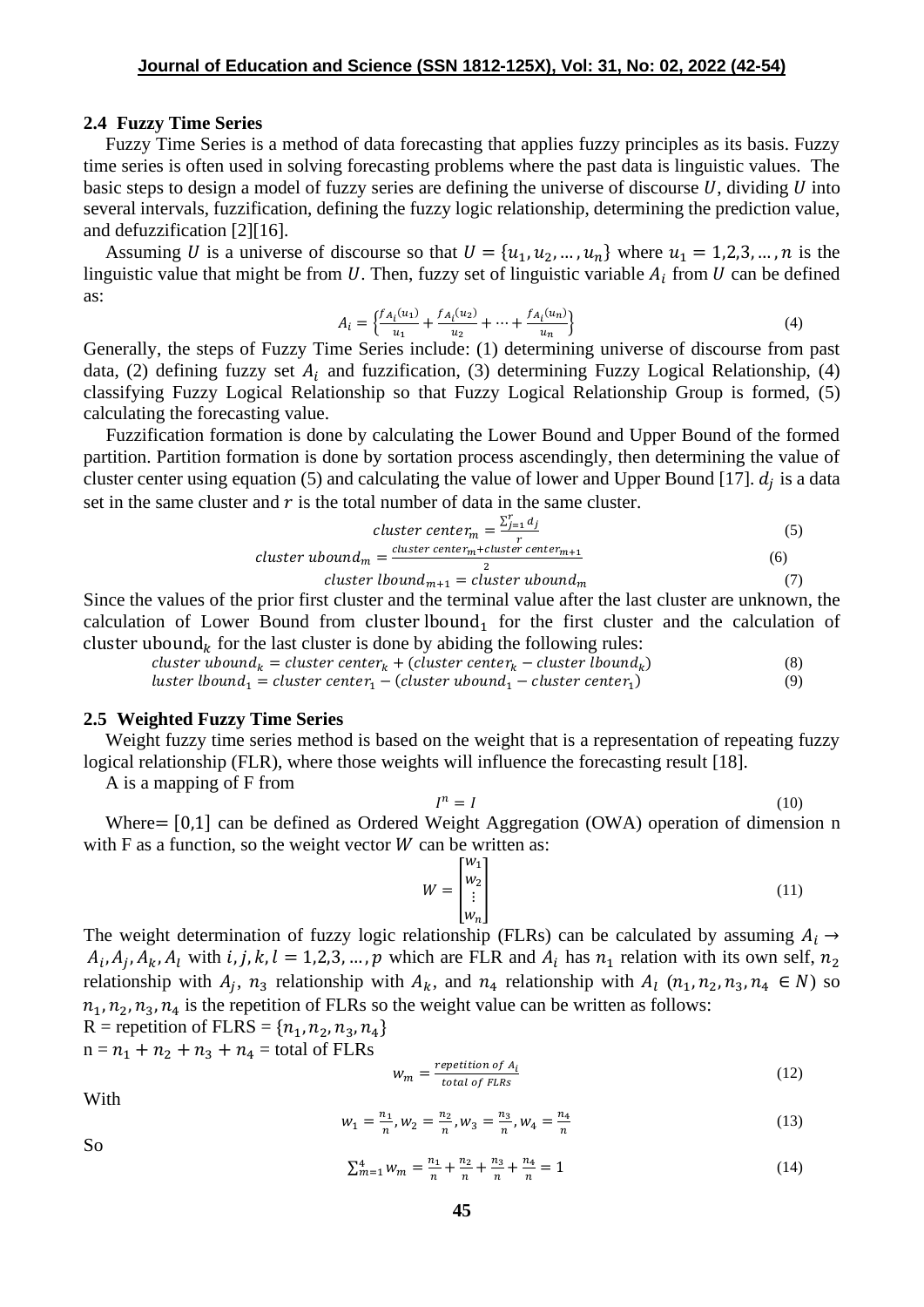with  $m = 1, 2, 3, \dots, q$  and  $q \le n$ . Generally, the above equation can be written as follows:

$$
\sum_{m=1}^{q} w_m = \frac{n_1}{n} + \frac{n_2}{n} + \frac{n_3}{n} + \dots + \frac{n_q}{n} = 1
$$
\n(15)

$$
\sum_{m=1}^{n} w_m = \frac{n}{n} = 1
$$
\n(16)

### **2.6 Markov Rules**

Markov analysis is a forecasting method introduced by Andrei A. Marcov, a Russian mathematician in 1907. Markov analysis is a method that analyzes the behavior of several variables in the present time with the purpose of predicting the behavior of said variables in the future. Markov analysis is also known as Markov Chain because of its chain-like character. Markov Chain is able to explain the future condition of the variable based on its condition in the present [19][20].

By using Fuzzy Logical Relationship (FLR), we are able to determine the probability of the future and make a Markov transition probability matrix. If  $A_i$  is transitioned into  $A_j$  with random  $j = 1,2,...,n$  the Fuzzy Logical Relationship (FLRG) will be formed. Its transition probability can be written as follows

$$
P_{ij} = \frac{M_{ij}}{Mi}, \ i, j = 1, 2, ..., n
$$
 (17)

with  $P_{ij}$  is the transition probability value from  $A_i$  to  $A_j$ ,  $M_{ij}$  is the amount of transition from  $A_i$  to  $A_j$ , and Mi is the amount of data in  $A_i$ . So the transition probability matrix can be written as follows [21]:

$$
R = \begin{bmatrix} P_{11} & P_{12} & \cdots & P_{1n} \\ P_{21} & P_{22} & \cdots & P_{2n} \\ \vdots & \vdots & \ddots & \vdots \\ P_{n1} & P_{n2} & \cdots & P_{nn} \end{bmatrix}
$$
 (18)

In particular, the calculation of the forecast value has two rules, the one-to-one case and the oneto-many case.

Case 1. If the FLRG of  $A_i$  is one-to-one where there is only one transition from  $A_i$  to  $A_k$ , where  $A_i$  and  $A_k$  are fuzzified linguistic variables, then the forecast value of  $F(t)$  is  $m_k$  (the middle value of the lower and upper bounds cluster- $i$ . Mathematically it can be written in the following equation  $F(t + 1) = m_k P_{ik} = m_k$  (19)

Case 2. If the FLRG of  $A_i$  is one-to-many, where there is more than one transition from  $A_i$  to  $A_1, A_2, ..., A_n$  with  $i = 1, 2, ..., n$ . So if state  $A_i$  is observed in  $Y(t)$  at time t, then the forecast value  $F(t + 1)$  can be calculated using the following equation

 $F(t + 1) = m_1 p_{i1} + m_1 p_{i2} + \dots + m_{i-1} p_{i(i-1)} + Y(t) p_{ii} + m_{i+1} p_{i(i+1)} + \dots + m_n p_{in}$  (20) where  $m_1, m_2, \ldots, m_n$  is the middle value from the lower bound and the upper bound to cluster-n.  $m_i$ is a variable that will be replaced with  $Y(t)$  at state  $A_i$  to get a more accurate value.

After obtaining the value of  $F(t + 1)$ , it can be calculated the value of the forecast

$$
\hat{F}(t+1) = F(t+1) \pm |diff(Y(t), m_i)|
$$
\n(21)

### **2.7 Particle Swarm Optimization**

Particle Swarm Optimization (PSO) is an optimization method that is inspired by the social behavior of a flock of birds and a group of fish in finding solutions from a nonlinear problem. The individual unit of the group is called a particle where every particle has its influence on its group (swarm). So if one particle has found the fastest route to get food, the other particles in the same group will follow its trail even though they are far from each other [22].

It can be concluded that 2 types of learning are experienced by the particle. Every particle will learn from its own experience during the movement and the experience of the other particles. The type of learning where the particle learns from its own experience is called cognitive learning, while the one where it is obtained from other particles is called social learning. The result of cognitive learning is that particles will have the memory of the best solution which is symbolized as  $P_{best}$ . While for social learning, the best result is symbolized as  $G_{best}$  [23]. The movement of particles into new point can be calculated using the following formula:

$$
X_{id}^{t+1} = X_{id}^t + V_{id}^{t+1}
$$
 (22)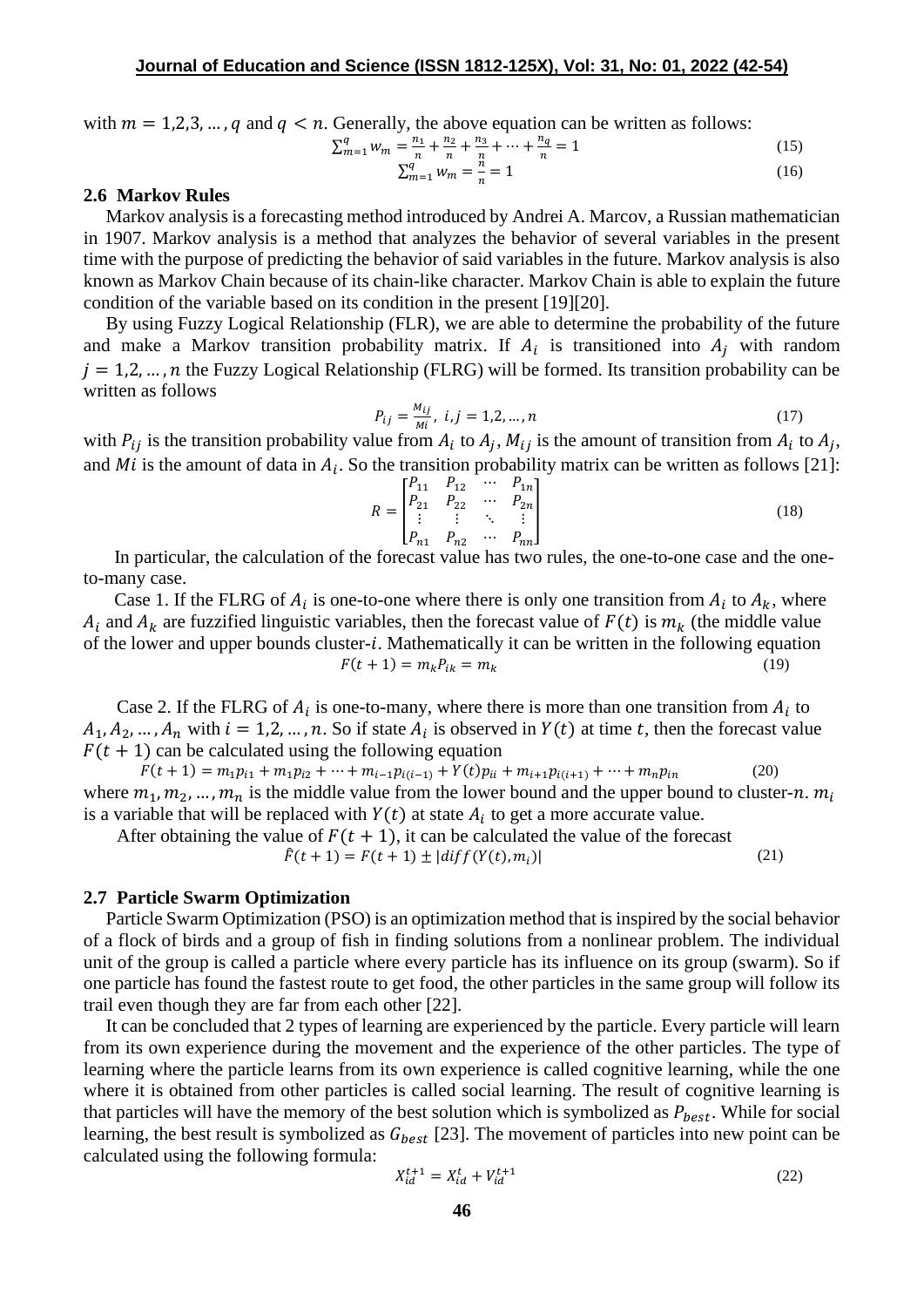Where

$$
V_{id}^{t+1} = \omega^t \times V_{id}^t + c_1 \times Rand() \times (P_{best_{id}} - X_{id}^t) + c_2 \times Rand() \times (G_{best} - X_{id}^t)
$$
 (23)

With

$$
\omega^t = \omega_{max} - \frac{t \times (\omega_{max} - \omega_{min})}{iter \, max} \tag{24}
$$

# **2.8 Mean Absolute Percentage Error**

To evaluate the performance of a model identification of forecasting accuracy is needed so the best model is obtained. The forecasting needs to have a small error value. There are several methods to validate a model. One of those is the Mean Absolute Percentage Error (MAPE). The smaller its validation value, the more accurate the forecasting technique and it also applies otherwise. The result of forecasting can be classified as good if it has a value of MAPE less than 10% and its ability in forecasting is classified as good when its MAPE value is less than 20% [24].

$$
MAPE = \left(\frac{100\%}{n} \sum_{t=1}^{n} \frac{|X_t - \widehat{X_t}|}{X_t}\right)
$$
\n<sup>(25)</sup>

where *n* is the amount of data,  $X_t$  is the real observation data at time *t*, and  $\widehat{X}_t$  is the forecasting value at period  $t$  [25].

# **2.9 Proposed Model and Algorithm**

The MWFTS calculation algorithm follows the steps described in [2]. In this research, MWFTS with PSO optimization is introduced. The calculation algorithm is described as follows:

Step 1. Data preprocessing. Import data, fix missing data, fix outliers, and visualize data to be used. Step 2. Calculation of k-means clustering

Stage 1. Determine the desired number of clusters along with their cluster centers randomly, and the maximum number of iterations.

Stage 2. Calculate the distance of each point to the center of the cluster using Euclid's formula. The point with the closest distance will be grouped in the same cluster

Stage 3. Determine the center of the new cluster using equation (1)

Stage 4. Repeat Stage 2 and Stage 3 until it reaches the maximum iteration or until there is no change in cluster members

Step 3. After forming the cluster, it is possible to calculate the cluster center, lower bound, and upper bound using equations (5), (6), and (7) respectively. The lower and upper bound values will be used as determinants of linguistic variables in the fuzzification of equation (4)

Step 4. Forming FLR and FLRG

Step 5. Formation of the Markov transition probability matrix based on the FLRG that was formed in Step 4 using equations (17) and (18)

Step 6. Calculation of weights using equation (11) - (16)

Step 7. Calculation of the forecast value  $F(t + 1)$  according to the existing case. Case 1 can use equation (19) and case 2 can use equation (20)

Step 8. Calculation of the  $\hat{F}(t + 1)$  forecast value based on step 7 using equation (21)

Step 9. Calculation of the error value based on equation (24)

Step 10. The error value (MAPE) obtained is then used as  $P_{best}$  and  $G_{best}$  to calculate PSO optimization. PSO calculation will be done iteratively by fixing the lower bound and upper bound that have been formed previously. In equation (24), the value of w is obtained from equation (23). Initial  $V_{id}^t$  values are determined randomly, where the value of  $X_{id}^t$  is obtained from the previous interval. The values of  $c_1$  and  $c_2$  are 2. Random values are determined randomly in the interval [0,1]. Then a new  $V_{id}^{t+1}$  is obtained to be used to calculate the new  $X_{id}^{t+1}$  in equation (22). The value of  $X_{id}^{t+1}$  is then sorted in ascending order to obtain a new lower bound and upper bound so that a new error value is obtained. This process is carried out iteratively until the desired error limit or has met the maximum number of iterations.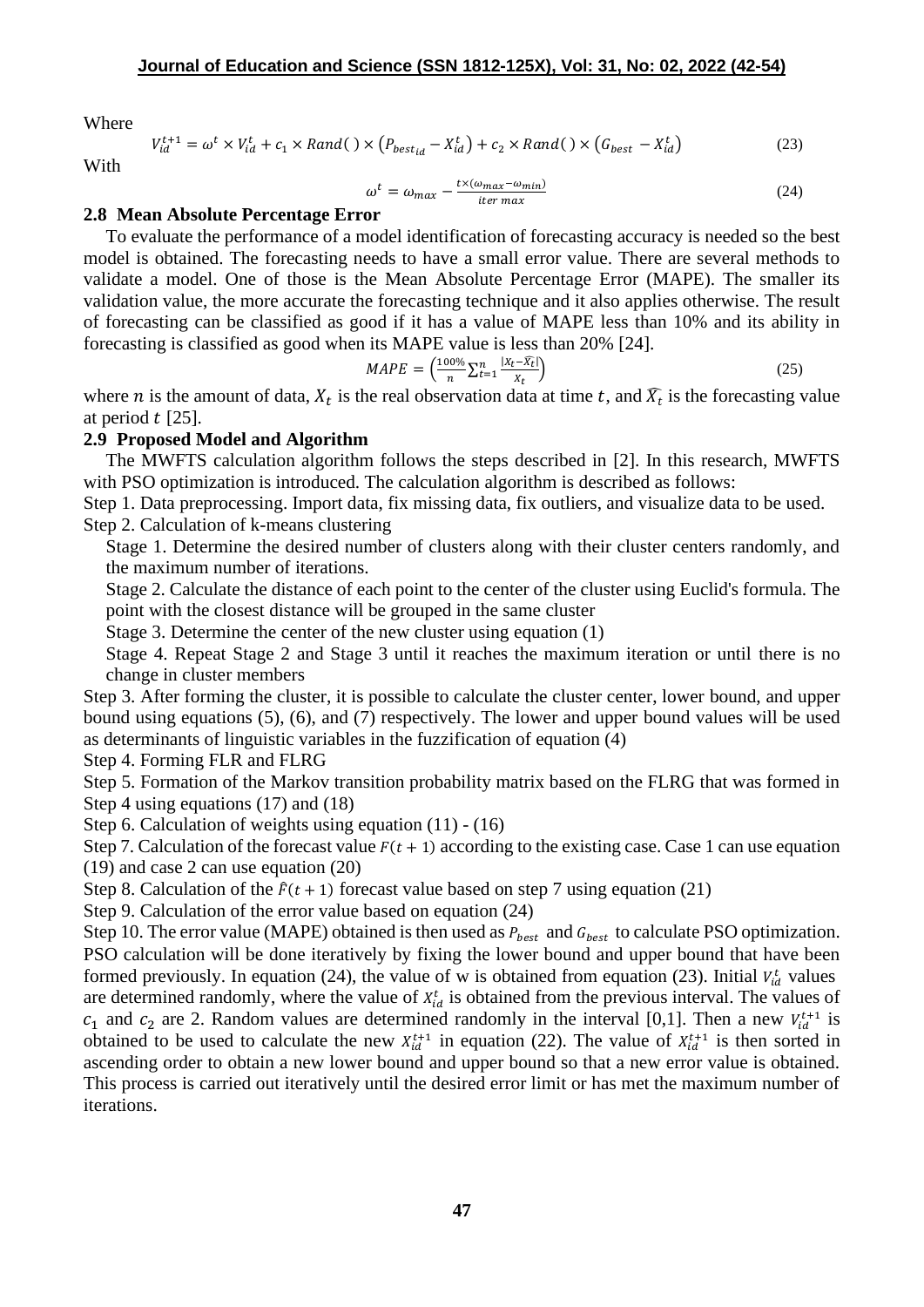## **3. Results and Discussion**

The data that is used in this study is index data of air pollution in Central Singapore between January 2021 until April 2021. The dataset is achieved from the Air Quality Historical Data Platform website [\(Air Quality Historical Data Platform \(aqicn.org\)\)](https://aqicn.org/data-platform/register/).

| Date       | pm25     | pm10     | $\mathbf{O}_3$ | SO <sub>2</sub> | CO       | maximum  |
|------------|----------|----------|----------------|-----------------|----------|----------|
| 01/01/2021 | 22       | 17       | 9              |                 | 4        | 22       |
| 02/01/2021 | 19       | 16       | 3              | -               | -        | 19       |
| 03/01/2021 | 26       | 18       | 6              | 2               | 3        | 26       |
| 04/01/2021 | 28       | 19       | 10             | 2               | 3        | 28       |
|            | $\cdots$ | $\cdots$ | $\cdots$       |                 | $\cdots$ | $\cdots$ |
| 27/04/2021 | 71       | 37       | 19             | 1               | 4        | 71       |
| 28/04/2021 | 69       | 32       | 13             | 1               | 4        | 69       |
| 29/04/2021 | 52       | 33       | 15             | 1               | 4        | 52       |
| 30/04/2021 | 64       | 32       | 23             |                 | 4        | 64       |

Table 1 showsthe dataset. The variables from the dataset are pm10 (air particle with the size of 10 micrometers, pm25 (a particle with the size of 2.5 micrometers), SO2 (sulfide concentration), CO (carbon monoxide concentration), O3 (ozone concentration), and max (the highest concentration value from measured variable). The data processing is done using Jupyter Notebook using Python language program. The max variable is defined as the maximum value from measured variables like pm10, pm25, SO2, CO, dan O3.



**Figure 1.** Plot of time series data

Figure 1 shows the graph of time series from the data that later will be used and analyzed to obtain its forecasting model.

The first step in the calculation of forecasting is by forming partition intervals. It then will be used in the fuzzification process. Interval is formed using the clustering method of k-means.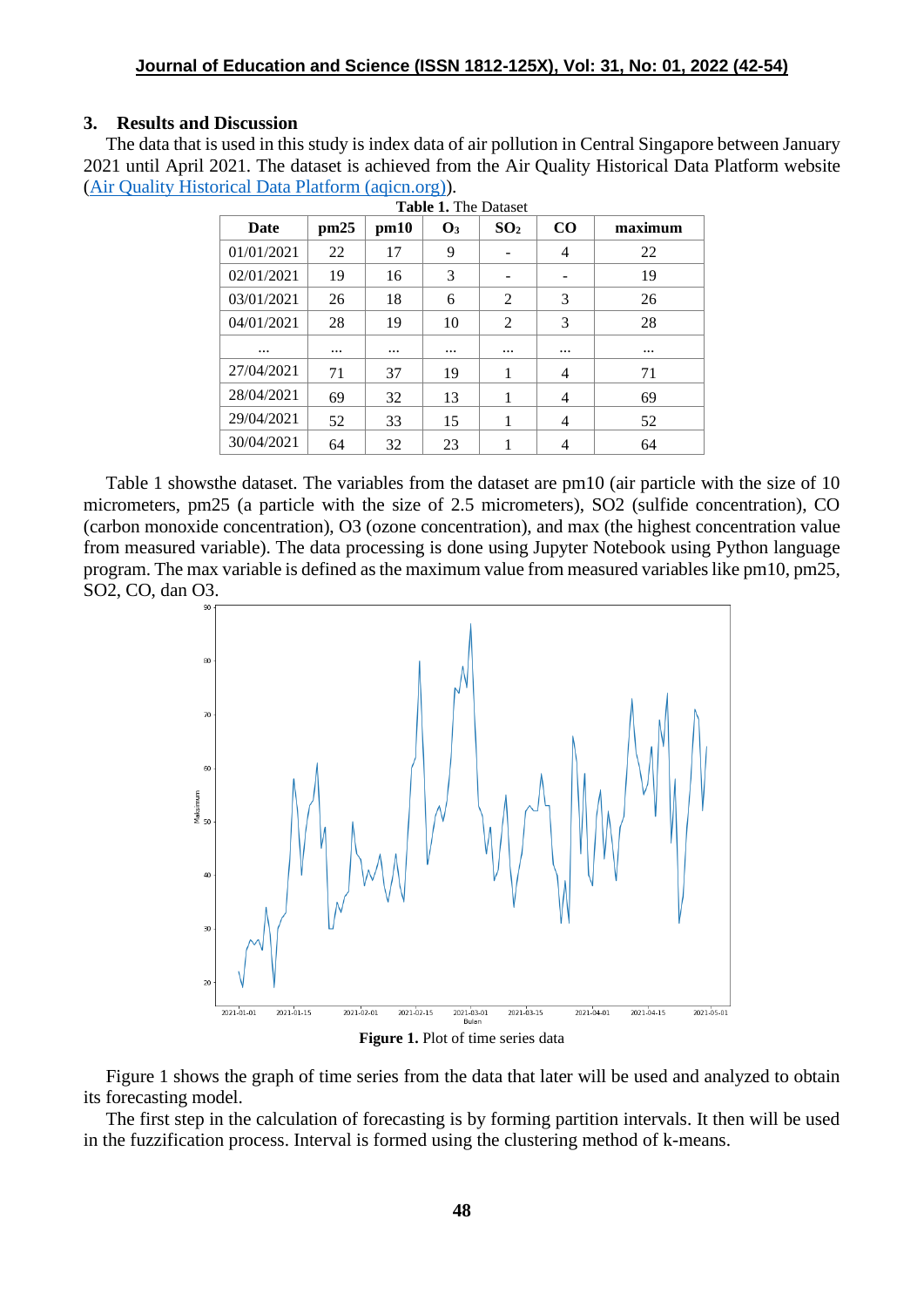| <b>Date</b>      | <b>Maximum</b> | <b>Cluster</b> |
|------------------|----------------|----------------|
| $2021 - 02 - 16$ | 80             |                |
| 2021-02-25       | 75             | 0              |
| $2021 - 02 - 26$ | 74             | 0              |
|                  |                |                |
| $2021 - 04 - 20$ | 74             | 0              |
| 2021-04-27       | 71             |                |
| 2021-04-28       | 69             |                |

**Table 2.** Cluster Data 1

#### **Table 3.** Cluster Data 2

| <b>Date</b>      | <b>Maximum</b> | <b>Cluster</b> |
|------------------|----------------|----------------|
| $2021 - 01 - 14$ | 43             |                |
| 2021-01-17       | 40             |                |
| 2021-01-22       | 45             |                |
|                  |                | .              |
| $2021 - 04 - 07$ | 39             |                |
| 2021-04-21       | 46             |                |
| 2021-04-24       | 36             |                |

#### **Table 4.** Cluster Data 3

| Date       | <b>Maximum</b> | <b>Cluster</b> |
|------------|----------------|----------------|
| 2021-01-16 | 52             | 2              |
| 2021-01-18 | 48             | 2              |
| 2021-01-19 | 53             | 2              |
|            | .              | .              |
| 2021-04-17 | 51             | 2              |
| 2021-04-25 | 49             | $\mathfrak{D}$ |
| 2021-04-29 | 52             | 2              |

#### **Table 5.** Cluster Data 4

| Date       | Maximum | <b>Cluster</b> |
|------------|---------|----------------|
| 2021-01-01 | 22      | 3              |
| 2021-01-02 | 19      | 3              |
| 2021-01-03 | 26      | 3              |
|            |         |                |
| 2021-03-24 | 31      | 3              |
| 2021-03-26 | 31      | 3              |
| 2021-04-23 | 31      |                |

#### **Table 6.** Cluster Data 5

| Date             | Maximum | <b>Cluster</b> |
|------------------|---------|----------------|
| 2021-01-15       | 58      |                |
| 2021-01-21       | 61      |                |
| $2021 - 02 - 14$ | 60      | Δ              |
|                  |         |                |
| 2021-04-22       | 58      |                |
| 2021-04-26       | 58      | 4              |
| 2021-04-30       | 64      |                |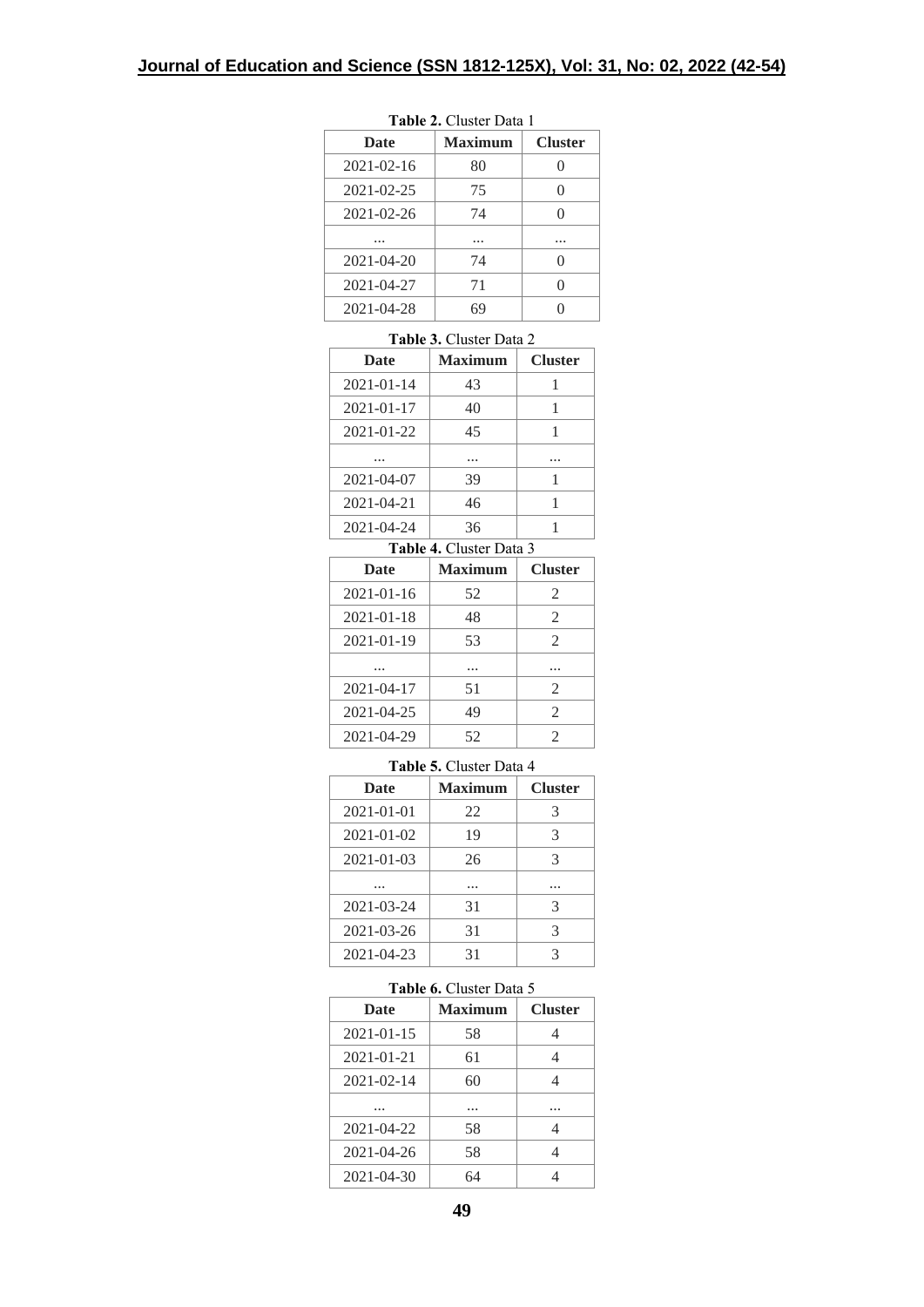### **Journal of Education and Science (ISSN 1812-125X), Vol: 31, No: 01, 2022 (42-54)**

The clustered data will be divided into groups based on its cluster. The grouping process is to calculate the Lower Bound and the Upper Bound of each partition interval (cluster) by calculating the cluster center. The grouping of the formed clusters are shown in Table 2 until Table 6. Table 2 shows data grouped into cluster 1. table 3 shows data grouped into cluster 2. until table 6 shows data grouped into cluster 5.  $T_{\text{ab}}$ **Labelling of each Cluster** 

| <b>Table 7.</b> Labelling of each Cluster |                       |                |  |  |  |  |
|-------------------------------------------|-----------------------|----------------|--|--|--|--|
| <b>Cluster</b>                            | <b>Cluster Center</b> | Label          |  |  |  |  |
| Cluster 4                                 | 29.478261             | Extremely good |  |  |  |  |
| Cluster 2                                 | 41.171429             | Good           |  |  |  |  |
| Cluster 3                                 | 51.580645             | Enough         |  |  |  |  |
| Cluster 5                                 | 61.105263             | Bad            |  |  |  |  |
| Cluster                                   | 74.666667             | Extremely bad  |  |  |  |  |

Cluster center value is obtained using the equation (8). The result is then written in order ascendingly like how it's shown in Table 7 for later will be given a label.

| Particle 1        |                    |                    |  |  |  |  |  |
|-------------------|--------------------|--------------------|--|--|--|--|--|
|                   | <b>Lower Bound</b> | <b>Upper Bound</b> |  |  |  |  |  |
| <b>Interval 1</b> | 23.632             | 35.325             |  |  |  |  |  |
| <b>Interval 2</b> | 35.325             | 46.376             |  |  |  |  |  |
| <b>Interval 3</b> | 46.376             | 56.343             |  |  |  |  |  |
| Interval 4        | 56.343             | 67.886             |  |  |  |  |  |
| <b>Interval 5</b> | 67.886             | 81.447             |  |  |  |  |  |

|  |  |  | <b>Table 8.</b> Bound of each interval based on k-means cluster |  |
|--|--|--|-----------------------------------------------------------------|--|
|  |  |  |                                                                 |  |

Table 8 shows in detail the interval bound of particles that are formed by the clustering of k-means. The bounds of the interval will be used as a reference for fuzzification and forecasting calculation. Based on forecasting evaluation using MAPE, particle 1 has an error value of 10.9771257%. By using the PSO algorithm, the author can lessen the error value. **Table 9.** Random particle

|                       | Particle 1            |                              | Particle 2            |                              | Particle 3            |                              | Particle 4            |                              | Particle 5            |                              |
|-----------------------|-----------------------|------------------------------|-----------------------|------------------------------|-----------------------|------------------------------|-----------------------|------------------------------|-----------------------|------------------------------|
|                       | Lower<br><b>Bound</b> | <b>Upper</b><br><b>Bound</b> | Lower<br><b>Bound</b> | <b>Upper</b><br><b>Bound</b> | Lower<br><b>Bound</b> | <b>Upper</b><br><b>Bound</b> | Lower<br><b>Bound</b> | <b>Upper</b><br><b>Bound</b> | Lower<br><b>Bound</b> | <b>Upper</b><br><b>Bound</b> |
| <b>Inter</b><br>val 1 | 23.632                | 35.325                       | 23.632                | 29.627                       | 23.632                | 26.424                       | 23.632                | 25.527                       | 23.632                | 27.911                       |
| <b>Inter</b><br>val 2 | 35.325                | 46.376                       | 29.627                | 41.772                       | 26.424                | 45.148                       | 25.527                | 32.925                       | 27.911                | 32.930                       |
| <b>Inter</b><br>val 3 | 46.376                | 56.343                       | 41.772                | 66.573                       | 45.148                | 53.469                       | 32.925                | 51.010                       | 32.930                | 60.206                       |
| <b>Inter</b><br>val 4 | 56.343                | 67.886                       | 66.573                | 72.920                       | 53.469                | 79.934                       | 51.010                | 69.707                       | 60.206                | 74.347                       |
| <b>Inter</b><br>val 5 | 67.886                | 81.447                       | 72.920                | 81.447                       | 79.934                | 81.447                       | 69.707                | 81.447                       | 74.347                | 81.447                       |

The first step of the PSO method application is by using random particles. Its size is in the range of Lower Bound and Upper Bound from k-means calculation. Table 9 shows the value of the random particle that is used.

Based on those particles, fuzzification calculation and forecasting evaluation using MAPE can be done accordingly. Table 10 shows the evaluation of the MAPE calculation of each particle. Particle 1 has shown the smallest evaluation value that is ~8.03%. Figure 2 shows the plot between actual data and its forecasting value.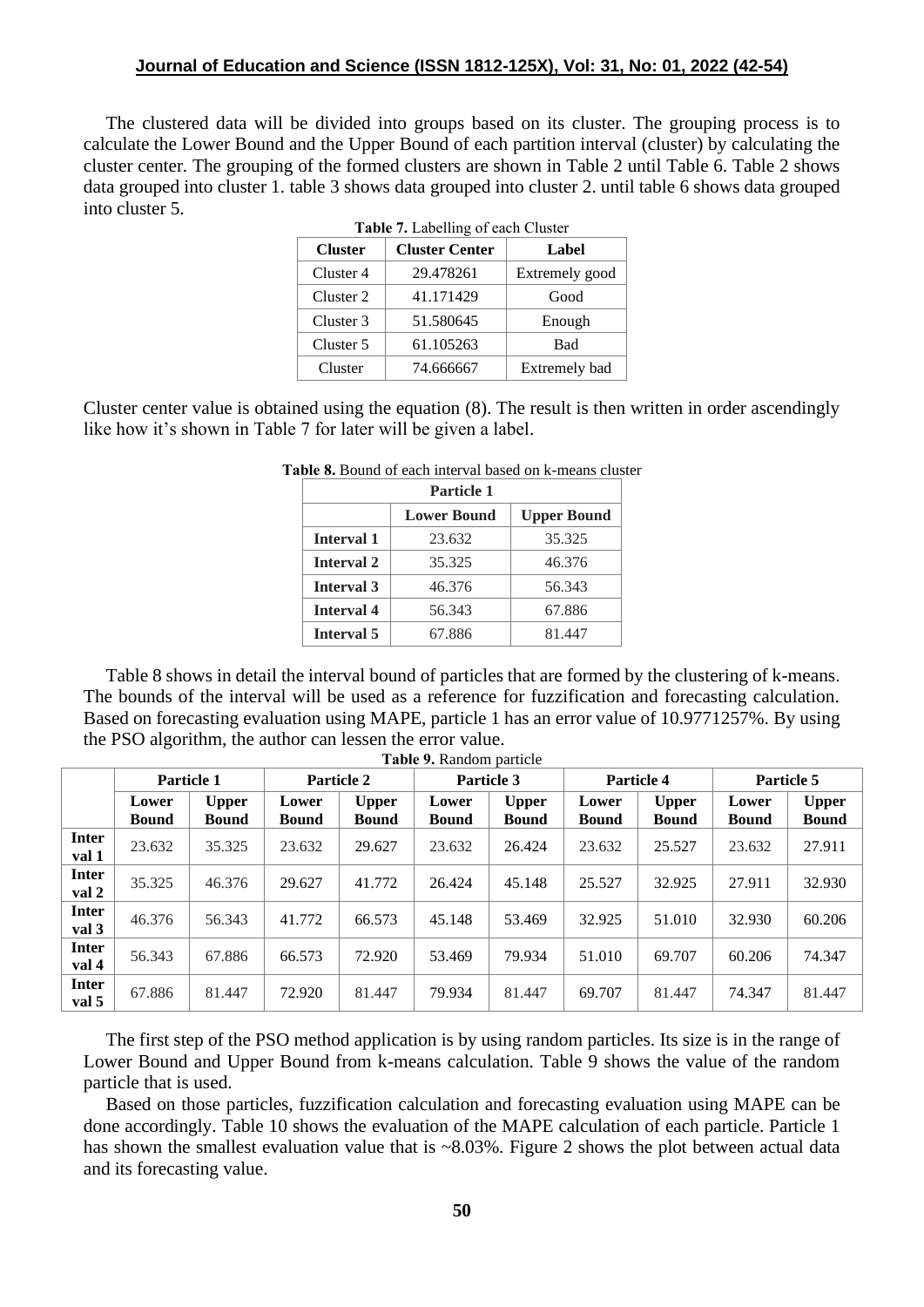

**Table 10.** MAPE Value of each Particle



Then the calculation of velocity and the update of particle value is done by equations (21) and (20). This step is done over and over iteratively until the determined stopping criteria are fulfilled (maximum iteration or the gap of  $G_{best}$  change). **11.** MAPE value with PSO

| <b>LADIC 11.</b> MALL VARIC WILL FOO |                   |                   |                   |                   |            |  |  |  |  |
|--------------------------------------|-------------------|-------------------|-------------------|-------------------|------------|--|--|--|--|
|                                      | <b>Particle 1</b> | <b>Particle 2</b> | <b>Particle 3</b> | <b>Particle 4</b> | Particle 5 |  |  |  |  |
| MAPE                                 | 5.880359          | 5.880359          | 5.904064          | 5.748465          | 5.880359   |  |  |  |  |

The calculation result is shown in TABLE 11 which are the final value of optimization process. It can be seen that all particle is directed into one minimum point that is  $~5.88~\%$ .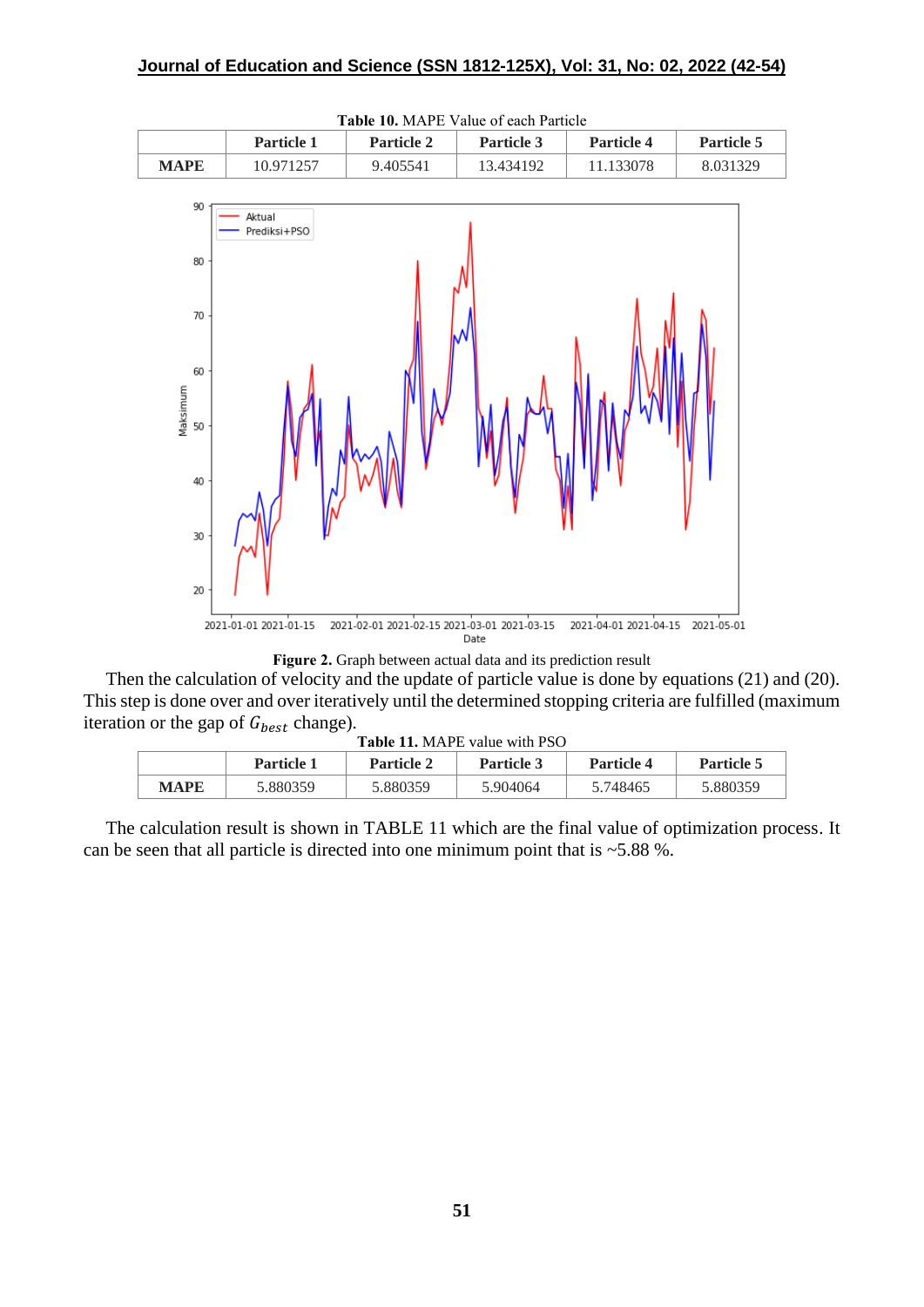

**Figure 3.** Graph between actual data, prediction, and prediction using PSO

Figure 3 shows the comparison of actual data, prediction value, and prediction value using the PSO algorithm. The prediction value using the PSO algorithm has a graph that is closer to the actual value.

# **4. Conclusion**

This study proposes a Markov Weighted Fuzzy Time Series forecasting model using Particle Swarm Optimization to predict air quality or time-series data. The partition method used is k-means clustering. As far as the author knows, there is still little research related to the use of the partition method in the Markov Weighted Fuzzy Time Series model. In addition, research related to the use of Particle Swarm Optimization to optimize the Markov Weighted Fuzzy Time Series forecasting model is also still rarely found. The use of Particle Swarm Optimization will improve the interval value obtained by the kmeans clustering partition. For air quality forecasting, the proposed model provides better accuracy results with Particle Swarm Optimization. In addition, the proposed model can also be used in various types of time series data. The result of forecasting using the Markov Weighted Fuzzy Time Series method and k-means clustering has an initial result of 8.03%. After going through the Particle Swarm Optimization method of optimization, the value got better with 5.88%. Based on this research, the Particel Swarm Optimization method of optimization is proven to improve the interval length and resulting in a smaller error value.

For future studies, other partitioning methods can be used to provide options for the intervals that can be formed. In addition, other optimization methods such as Neural Network, Genetic Algorithm, or Cat Mouse Based Optimizer can also be used to provide a comparison of the resulting accuracy levels. In the Particle Swarm Optimization method, several hybrid methods can also be used to further strengthen the existing accuracy values.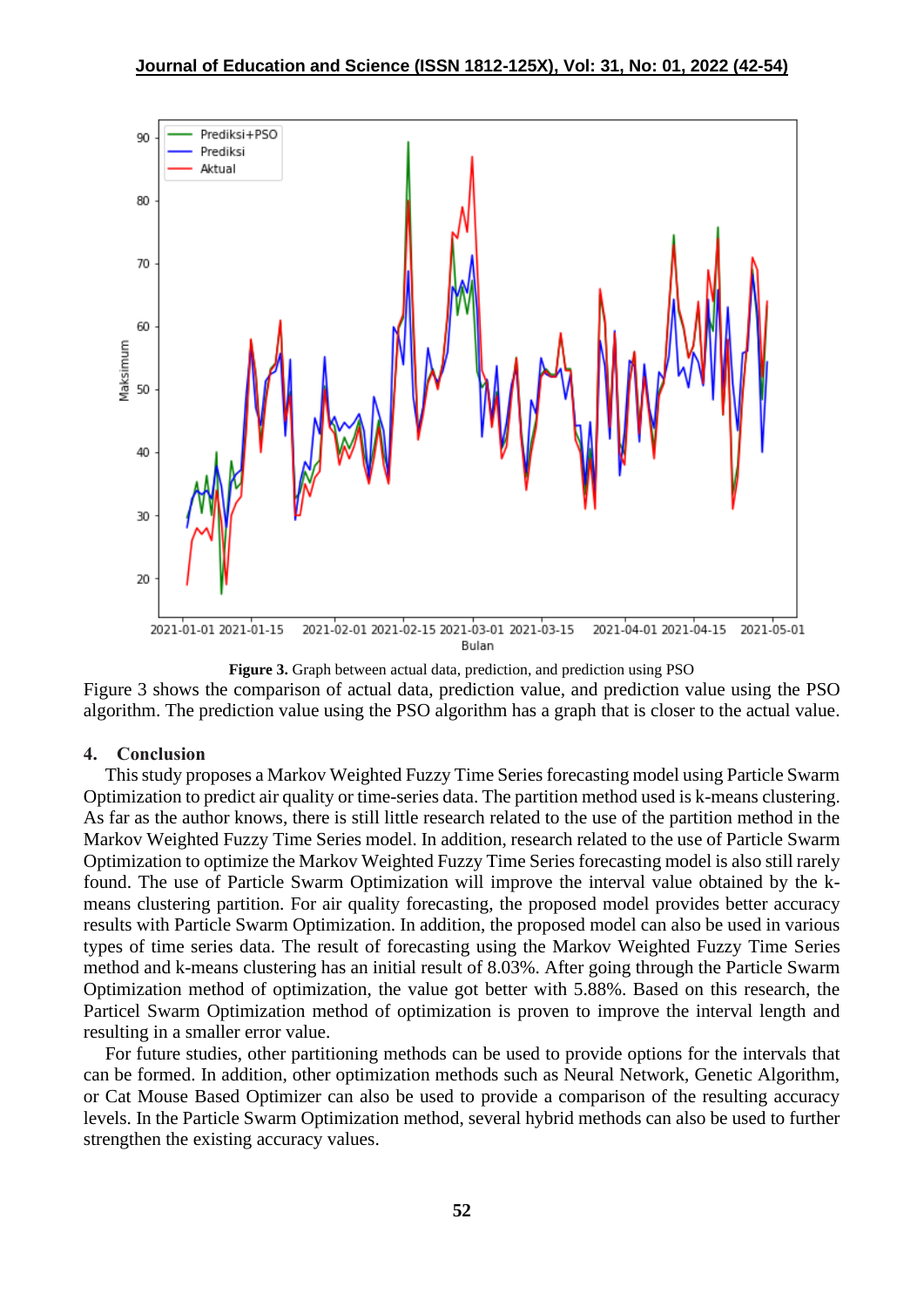# **Acknowledgement**

We thank the Head of Mathematic Laboratory for the endless support by providing the facilities needed in finishing this paper.

# **References**

- [1] Y. Yan, Y. Li, M. Sun, and Z. Wu, "Primary pollutants and air quality analysis for urban air in China: Evidence from Shanghai," *Sustain.*, vol. 11, no. 8, pp. 1–18, 2019, doi: 10.3390/su11082319.
- [2] Y. Alyousifi, M. Othman, I. Faye, R. Sokkalingam, and P. C. L. Silva, "Markov Weighted Fuzzy Time-Series Model Based on an Optimum Partition Method for Forecasting Air Pollution," *Int. J. Fuzzy Syst.*, vol. 22, no. 5, pp. 1468–1486, 2020, doi: 10.1007/s40815-020- 00841-w.
- [3] M. Muhammad, "Sebaran dan Peramalan Mahasiswa Baru Pendidikan Matematika Universitas Muhammadiyah Purwokerto Dengan Metode Time Invariant Fuzzy Time Series," no. 345, pp. 48–58, 2020.
- [4] S. M. Robial, "Perbandingan Model Statistik pada Analisis Metode Peramalan Time Series (Studi Kasus: PT. Telekomunikasi Indonesia, Tbk Kandatel Sukabumi)," *J. Ilm. SANTIKA*, vol. 8, no. 2, pp. 1–17, 2018.
- [5] S. Sulistyono and W. Sulistiyowati, "Peramalan Produksi dengan Metode Regresi Linier Berganda," *PROZIMA (Productivity, Optim. Manuf. Syst. Eng.*, vol. 1, no. 2, p. 82, 2018, doi: 10.21070/prozima.v1i2.1350.
- [6] E. Sumando, F. D. Hamiyani, and I. D. Purba, "Pengembangan Metode Cash Forecasting Pemerintah: Studi Kasus Saldo Kas Pemerintah 2009 – 2011," *Kaji. Ekon. Keuang.*, vol. 2, no. 1, pp. 70–93, 2018.
- [7] K. Nugroho, "Model Analisis Prediksi Menggunakan Metode Fuzzy Time Series," *Infokam*, vol. 12, no. 1, pp. 46–50, 2016.
- [8] L. Yuliana, "ANALISIS PERENCANAAN PENJUALAN DENGAN METODE TIME SERIES (STUDI KASUS PADA PD. SUMBER JAYA ALUMINIUM)," *J. Mitra Manaj.*, vol. 4, no. 7, pp. 780–789, 2019.
- [9] F. N. Masuku, Y. A. R. Langi, and C. Mongi, "Analisis Rantai Markov Untuk Memprediksi Perpindahan Konsumen Maskapai Penerbangan Rute Manado-Jakarta Analysis of Markov Chain To Predict Consumer Movement of Airline Route Manado-Jakarta," *Ilm. Sains*, vol. 18, no. 2, pp. 1–5, 2018.
- [10] B. D. Saputra, "a Fuzzy Time Series-Markov Chain Model To Forecast Fish Farming Product," *Kursor*, vol. 9, no. 4, pp. 129–138, 2019, doi: 10.28961/kursor.v9i4.167.
- [11] I. H. Kuo, S. J. Horng, T. W. Kao, T. L. Lin, C. L. Lee, and Y. Pan, "An improved method for forecasting enrollments based on fuzzy time series and particle swarm optimization," *Expert Syst. Appl.*, vol. 36, no. 3 PART 2, pp. 6108–6117, 2009, doi: 10.1016/j.eswa.2008.07.043.
- [12] L. Wang, Y. Liu, X. Zhao, and Y. Xu, "Particle swarm optimization for Fuzzy c-Means Clustering," *Proc. World Congr. Intell. Control Autom.*, vol. 2, pp. 6055–6058, 2006, doi: 10.1109/WCICA.2006.1714243.
- [13] N. Putu, E. Merliana, and A. J. Santoso, "Analisa Penentuan Jumlah Cluster Terbaik pada Metode K-Means," pp. 978–979.
- [14] C. Yuan and H. Yang, "Research on K-Value Selection Method of K-Means Clustering Algorithm," *J*, vol. 2, no. 2, pp. 226–235, 2019, doi: 10.3390/j2020016.
- [15] B. Fechera, J. Kustija, and S. Elvyanti, "Optimasi Penggunaan Membership Function Logika Fuzzy Pada Kasus Identifikasi Kualitas Minyak Transformator.," *Electrans*, vol. 11, no. 2, pp. 27–35, 2012.
- [16] M. T. Jatipaningrum, "Peramalan Data Produk Domestik Bruto dengan Fuzzy Time Series Markov Chain," *J. Teknol.*, vol. 9, no. 1, pp. 31–38, 2016.